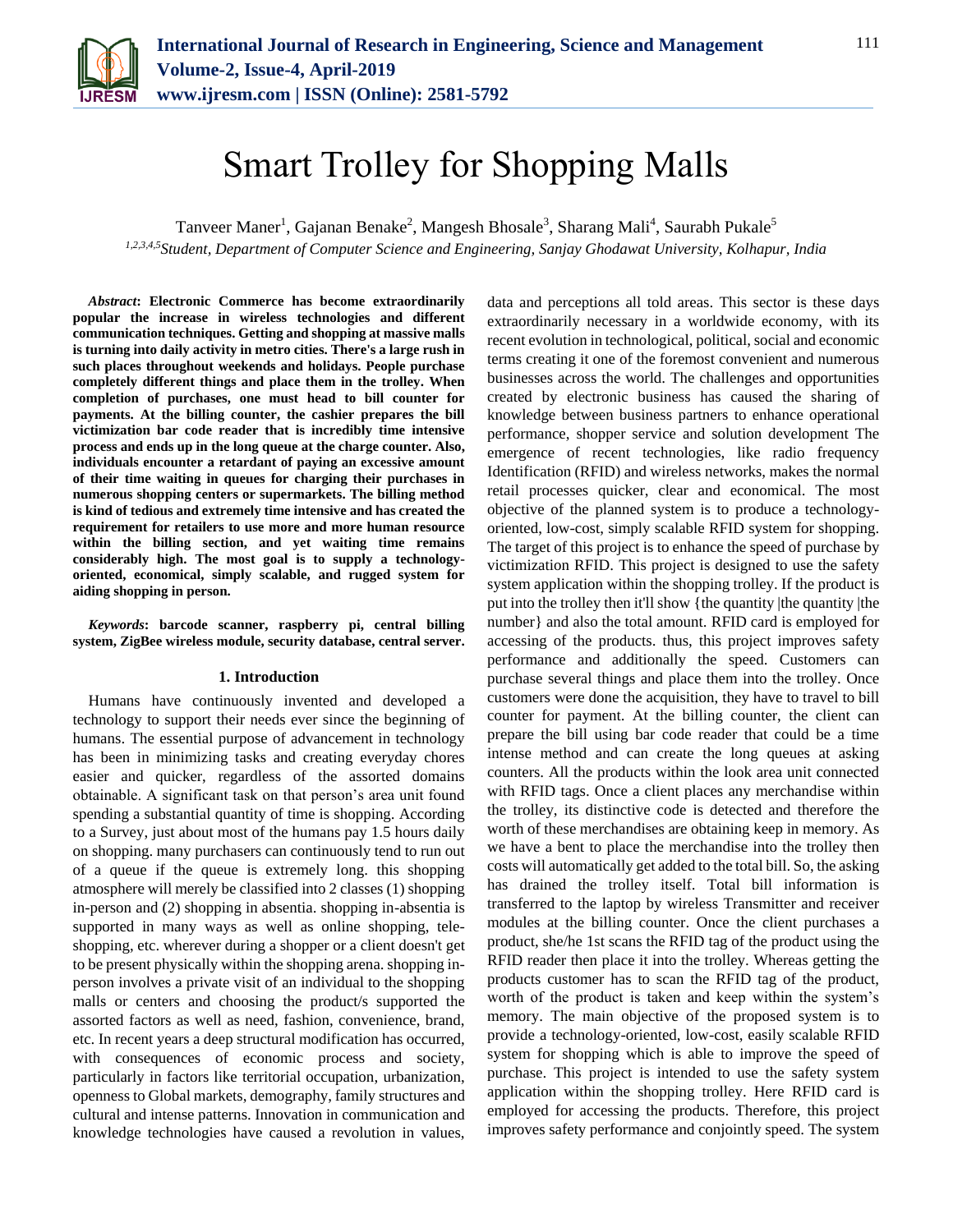

of machine-controlled sensible trolley using RFID will be helpful in many alternative places. It's terribly helpful in searching malls, native marts in several cities, mega-marts, book stores, stationery stores, grocery stores, airports, etc. to help someone in shopping regarding reduced time spent whereas billing at the counter. Goals of this project are as follows,

- 1. Reduces hands needed in billing section.
- 2. Reduces the expenses incurred by the management.
- 3. Users will be attentive to the overall bill quantity throughout the time of purchase.
- 4. Reduces time spent at the billing counter.
- 5. Increases customer satisfaction.6 Easy stock management.
- 6. Customers don't need to wait in long queues for searching.

# **2. Literature survey**

# *A. Existing systems*

- *LiFi Based Automated Smart Trolley Using RFID:* In this system RFID tags are used rather than barcodes. every and each product has RFID tag. Whenever the client puts a product into the trolley, it'll get scanned by RFID Reader. The name and value of the product are going to be displayed on the digital display. visible light Communication (VLC) technology is employed to transfer the info to the most computer. At the billing counter, LIFI receiver are going to be placed, which can receive the data from the transmitter.
- *Smart Shopping Trolley Using RFID:* The sensible shopping trolley would comprise a microcontroller, android Device, RFID Reader and an Electronic display. The product in the shopping centers can have RFID tags to retrieve/access data concerning it. once a client places a product within the sensible trolley, the RFID Reader can scan the product ID and also the data associated with it'll keep in the controller. There'll be communication between the Android device, main server and request system (gate system) via a ZigBee module. The entire quantity of the product within the trolley is going to be calculated using an Android device and can be updated on the server and also the Central Billing System.
- *Automated Shopping Trolley for Super Market Billing System:* The Automated Shopping Trolley is a Smart Trolley which integrates a Raspberry Pie Embedded Chip with two Bar code Scanners and a Battery kit to allow users to self-checkout at Super Markets. In this paper, "Intelligent Shopping Basket" is proposed which aims to reduce and possibly eliminate the total waiting time of customers, lower the total manpower requirement and expenses for markets and increase efficiency overall.
- *RFID based smart Trolley for Automated Billing System:* In this paper, the "Smart shopping cart System" is proposed, which will save the track of product that is purchased and calculate the bill using RFID reader and Transmitter and Receiver. The system will offer suggestions for a product to shop for supported user purchase history from a centralized system. In "Smart shopping cart System" each product in the marketplace are connected with RFID tag, and each cart is having RFID Reader, liquid crystal {display| LCD| digital display |alphanumeric display} display and Transmitter and receiver connected to it.
- *Shopping and Automatic Billing Using RFID Technology:* In this paper an architecture is presented that blends radio frequency identification (RFID) and wireless technology to produce 'on spot' billing in super markets. It uses the RFID based system application within the shopping trolley and therefore the RFID card that is used as a security access for the product. The liquid crystal display (LCD) that's mounted to the trolley displays the product name, value and therefore the total value of all purchased product. The bill is transmitted to the server finish through the zigbee technology. The software system simulation is completed using Proteus software system and hardware is implemented using 18F46K22 microcontroller. This promotes fast shopping and immediate pay without any queuing method. It reduces labor efforts and will increase potency by minimizing errors.

# *B. Disadvantage of existing work*

The disadvantage of the system is their uses both the reader RFID and Barcode Reader because of that the system becomes more complex.

## **3. Proposed work**

The Current Shopping system in malls and supermarkets is as follows. The customer has to take the items to be purchased and put them in trolley. After he is done choosing the items, he has to go to the billing counter and wait in the queue till his turn comes. After waiting in long queues when he reaches the counter, all the items are to be scanned by the barcode reader in order to prepare the final bill. This is very time consuming and tedious task.

To make the shopping experience of customers quick and easy, we have proposed our system which works as follows. A unique RFID tag will be attached with all the item in the shop. When customer chooses the items to be purchased and puts them in trolley, the RFID reader attached with the trolley will automatically read the tag which will recognize the item for billing. The name and cost of that item will be displayed on the LCD screen fitted on the trolley. When customer is done, he will press the submit button on trolley. Then all the data about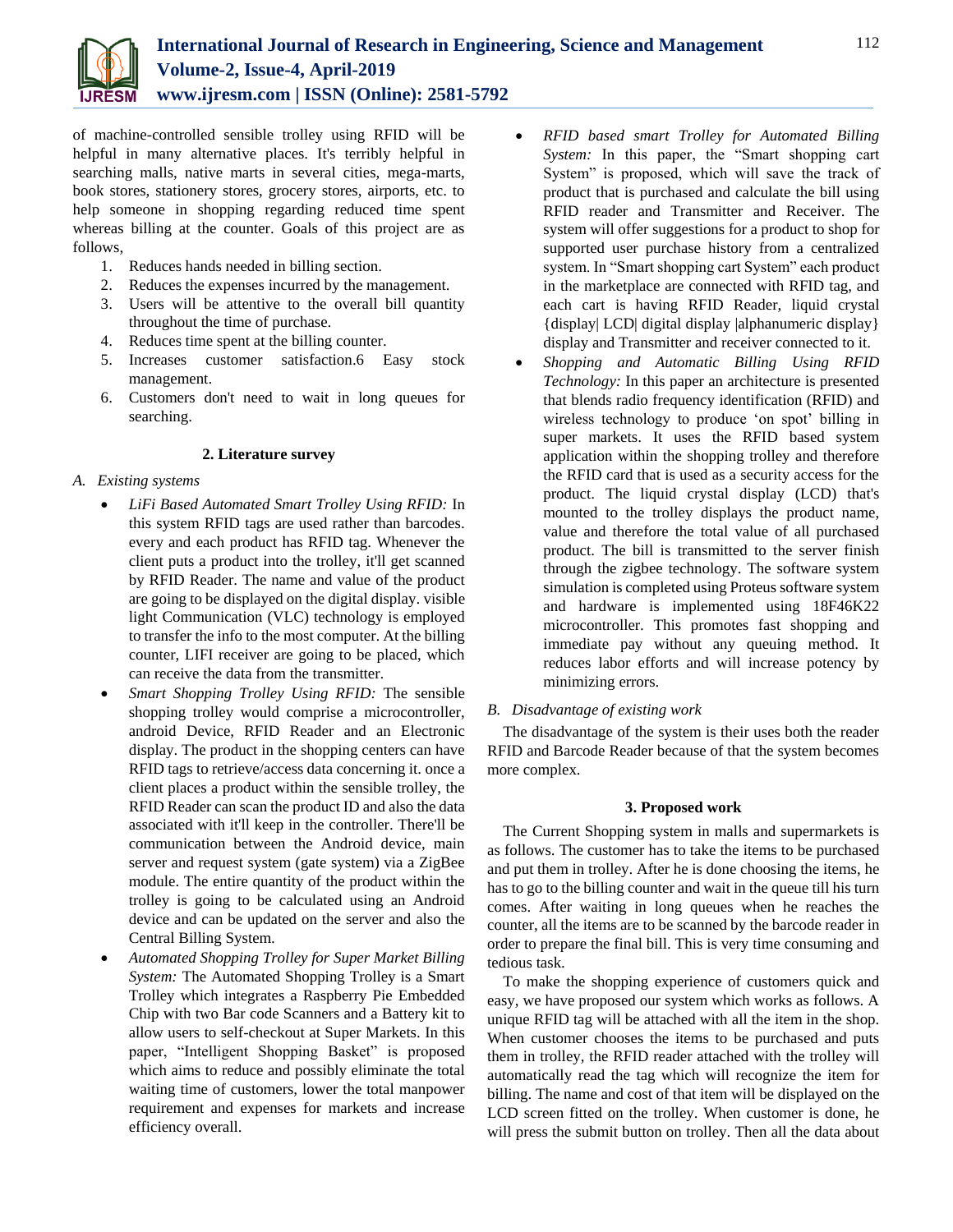

# **International Journal of Research in Engineering, Science and Management Volume-2, Issue-4, April-2019 www.ijresm.com | ISSN (Online): 2581-5792**

purchased items will be sent to the billing counter for final billing. When customer goes to the billing counter, all he has to do is provide the unique trolley number of his trolley and he will get his printed bill. He can immediately pay the bill and leave the shop to continue his work.

Our system will consist of:

- 1. An application system with billing and database management facilities
- 2. Database to store the stock inventory and bill submit queue.
- 3. RFID Tags with unique RFID Number attached to the products
- 4. RFID reader to read the RFID tags on purchased product
- 5. Microcontroller to store RFID data
- 6. Wifi Module to transmit data to the Application System
- 7. LCD Display to show purchase details
- 8. Different Buttons for operations to be performed

Advantages of proposed work:

- Reduces manpower required in billing section.
- Reduces the expenses incurred by the management.
- Users can be aware of the total bill amount during the time of purchase.
- Reduces time spent at billing counter.
- Increases customer satisfaction.
- Easy stock management.
- Customers do not have to wait in long queues for shopping.

#### **4. System architecture**



Fig. 1. System architecture

This is the System architecture of our system. It is overall schematic of project. It defines the modules and working of all the components of the project.

This is the Use Case diagram of the system in which the interactions of several users with system are shown. In this actor represent the users and ellipse represent the processes. There are three types of users who will access the system. They are customer, Administrator and operator. Administrator can access overall Application system, whereas operator at the billing counter can only access the billing module of the system. Customer will only be able to access the trolley module while purchasing items.



Fig. 2. System module





Above is the Flowchart which shows the complete working of the billing system the is the working of hardware on trolley and application software's printing module

# *A. Algorithm*

- 1. Start the process
- 2. Initialize the system
- 3. Scan an item in RFID tags
- 4. Check the RFID tags
- 5. If the tag is registered or scanned, RFID reader can read the data related from memory.
- 6. Display the data and cost with help of LCD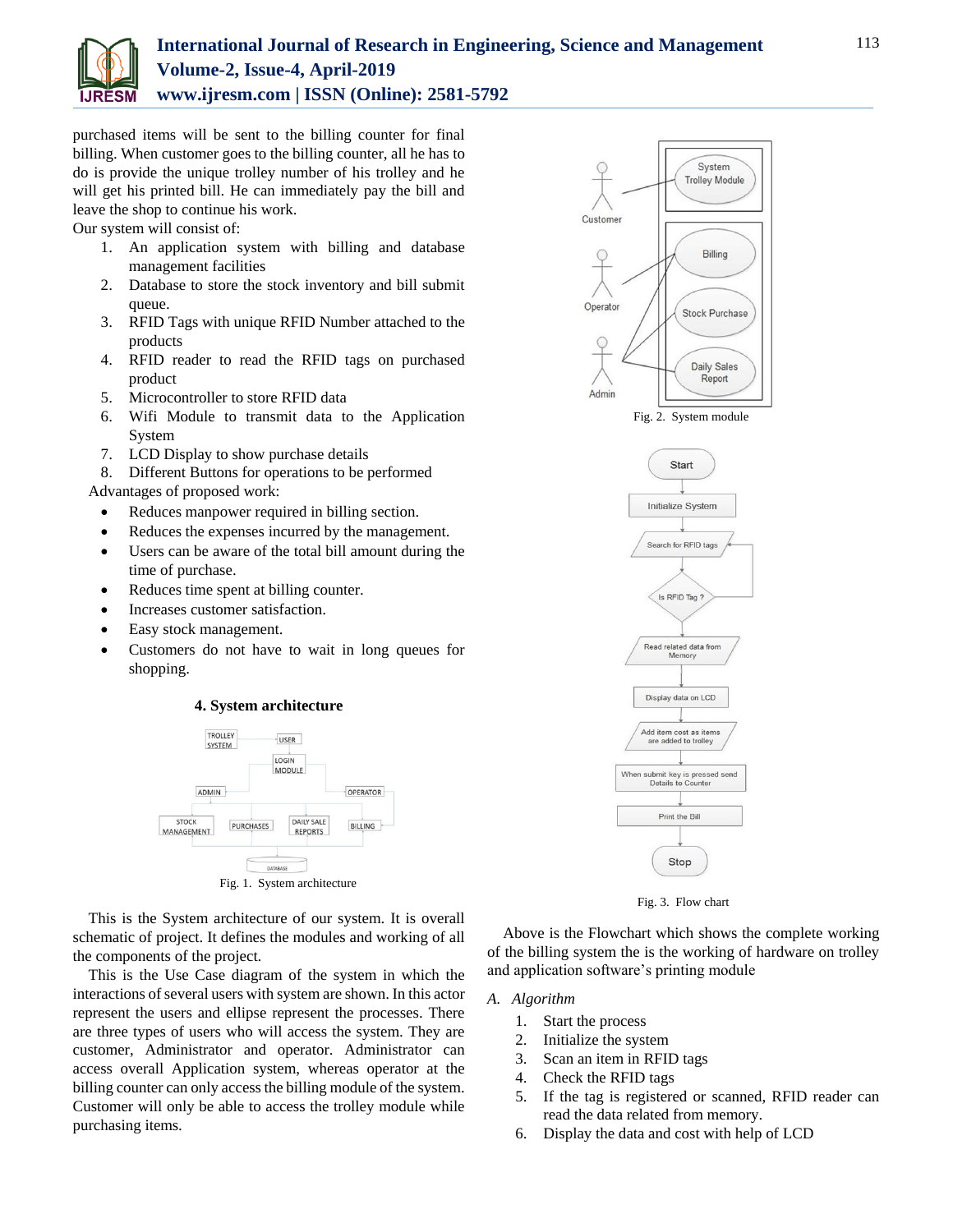

- 7. The item is added automatically the item cost also add and produce the total cost
- 8. If any item is removed, the total cost is subtracted by the particular removed item and again the process will be continuing
- 9. Send the total amount in the billing system
- 10. Print the bill xi.
- 11. The process is end.

#### **5. Implementation details**

Implementation details consist of the hardware and software requirements used to make the proposed system. the following list of modules defines the system implementation of the smart trolley for shopping malls.

- *A. List of module*
- *1) Hardware design*
	- *PCB circuit design:* The circuit for microcontroller and other hardware components is designed with the help of Proteus 8 software. After designing the circuit, PCB layout of that circuit is prepared.
	- *Connecting hardware components on the PCB:* Referring the PCB layout designed with Proteus 8 the circuit board is printed. All the hardware components are mounted and soldered on that Printed Circuit Board (PCB).
- *2) Design of application software*
	- *Database design and connectivity:* For keeping a record of stock available in the mall, past bills, stocks purchased, information about administrator and operators, etc. database is used.
	- *Implementing the billing system:* This system is designed such that, it will accept the data string from trolley unit and prepare the final bill for customer. It will also
	- *Implementing sales report generation:* The system is designed to analyze the sales of particular day or time period and generate report for that day or period of time.
	- *Implementing Stock purchase management:* The system is designed to communicate with the database and give information about available stock. Also, after purchasing new stock for the shop, the administrator will be able to alter the inventory accordingly
- *3) Interfacing of Microcontroller with barcode scanner*
	- 1. Design of trolley
	- 2. The hardware units like PCB, LCD display, RFID reader are mounted on the trolley.
	- 3. Configuration of hardware using Embedded C

All the hardware mounted on the trolley are assigned their desired functionalities using Embedded C and Keil compiler. *4) Interfacing of Trolley unit with Application Software*

 Installation of Wi-Fi module with 8051: The PCB design for Wi-Fi module is designed and printed. The hardware components necessary for Wi-Fi connectivity are mounted on the PCB.

 Configuration of Wi-Fi module: The Wi-Fi module hardware is assigned its functionality of connecting the trolley unit to application software.

### **6. Final resultant model**

First user will see the Home page of the Shopping Mall if user wants to start shopping by clicking on the image user will get to see the shopping Index.



Initially the cart is empty



When customer adds the product in trolley then system will show the description of purchased product.

| <b>Product Name</b> | <b>Product Price</b> | Quantity | <b>Tekst</b> |
|---------------------|----------------------|----------|--------------|
| Product 1           | sor.                 | н.       | <b>SOF</b>   |
| Product 2           | 3000t                | $\Delta$ | 20005        |
| Total 2050t         | Checkout             |          |              |

Fig. 6. Generated product details

After completing the shopping customer will click on checkout button then order will be successfully completed.

| <b>SMART TROLLEY</b>                                |
|-----------------------------------------------------|
|                                                     |
| <b>ORDER SUCCESSFUL!</b>                            |
| We will refresh you to the Main page after 10 Secs! |
| Fig. 7. Order confirmation-checkout                 |

#### **7. Conclusion**

Taking into consideration the changing trend in retail shopping, we to tend to come to a conclusion that the "Smart